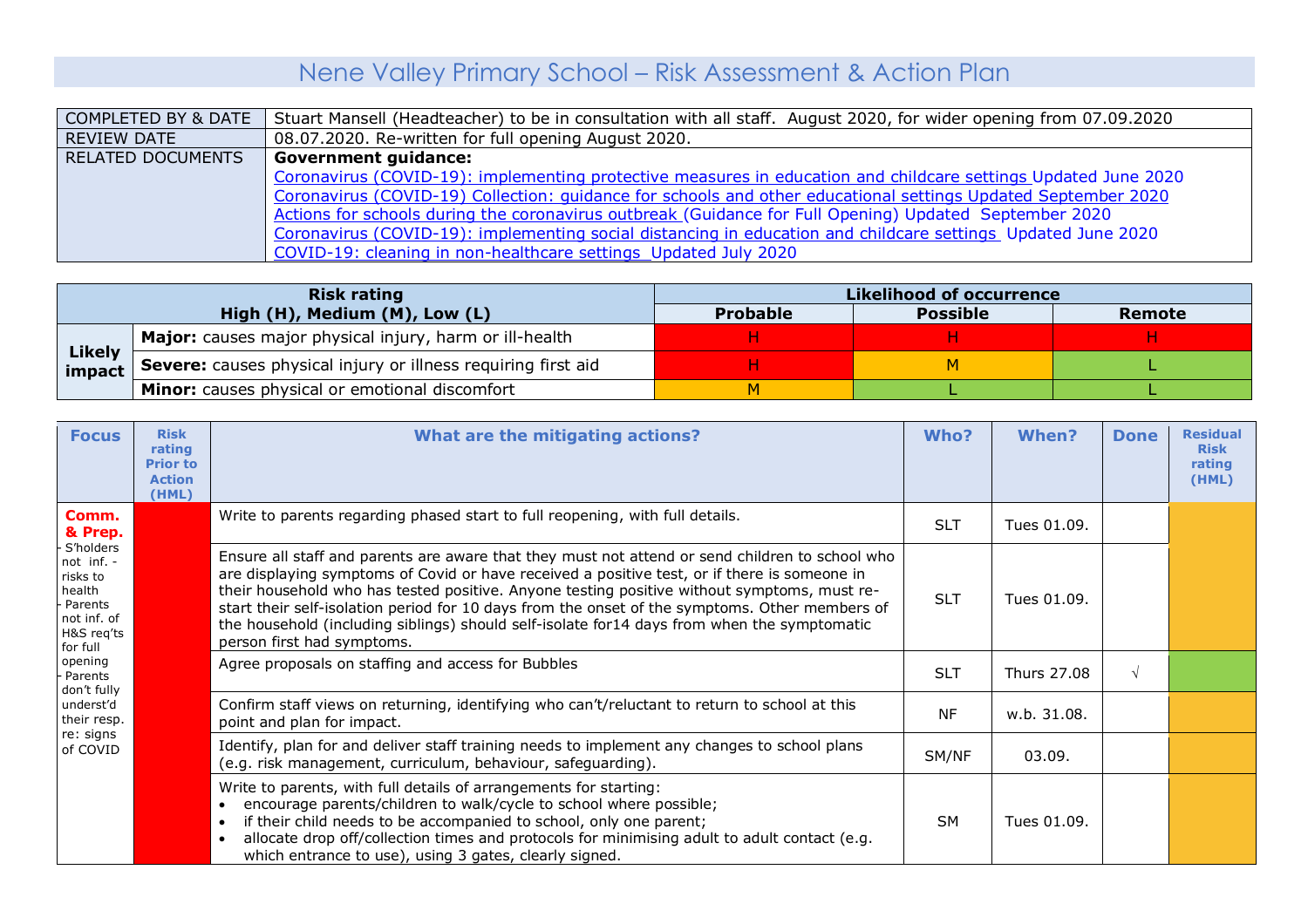| <b>Focus</b> | <b>Risk</b><br>rating<br><b>Prior to</b><br><b>Action</b><br>(HML) | What are the mitigating actions?                                                                                                                                                                                                            | Who?       | When?                  | <b>Done</b> | <b>Residual</b><br><b>Risk</b><br>rating<br>(HML) |
|--------------|--------------------------------------------------------------------|---------------------------------------------------------------------------------------------------------------------------------------------------------------------------------------------------------------------------------------------|------------|------------------------|-------------|---------------------------------------------------|
|              |                                                                    | parents cannot gather at entrance gates or doors, or enter the site (unless a pre-arranged<br>appointment, which should be conducted safely)                                                                                                |            |                        |             |                                                   |
|              |                                                                    | Any updates/changes to this guidance are communicated in a timely and effective way to all<br>stakeholders.                                                                                                                                 | <b>SM</b>  | As needed              |             |                                                   |
|              |                                                                    | Children will be regularly briefed regarding social distancing of bubbles (individuals encouraged<br>to socially distance)                                                                                                                  | Teachers   | Ongoing                |             |                                                   |
|              |                                                                    | Ensure all parents and staff are aware of the government Test and Trace programme and are<br>ready to actively engage with it. Write to parents, inform staff of necessity. (See end notes.)                                                | <b>SLT</b> | 01.09.20               |             |                                                   |
|              |                                                                    | Update key messages to parents - such as maintaining social distance and following<br>government quidance whilst the children are with them                                                                                                 | Office     | w.b. 07.09             |             |                                                   |
|              |                                                                    | Ensure governors are kept informed of this RA and any changes once approved. Ensure<br>Trustees are consulted regarding any substantive changes and otherwise kept informed.<br>Additional updates provided to CoG, including safeguarding. | Govern.    | No more<br>than weekly |             |                                                   |

| <b>Focus</b>                                                                         | <b>Risk</b><br>rating<br><b>Prior to</b><br><b>Action</b><br>(HML) | <b>What else needs doing?</b>                                                                                                                                                                                                                                                                                                        | Who?                    | When?      | <b>Done</b> | <b>Residual</b><br><b>Risk</b><br>rating<br>(HML) |
|--------------------------------------------------------------------------------------|--------------------------------------------------------------------|--------------------------------------------------------------------------------------------------------------------------------------------------------------------------------------------------------------------------------------------------------------------------------------------------------------------------------------|-------------------------|------------|-------------|---------------------------------------------------|
| <b>Curricu</b><br>lum.<br><b>Offer</b><br>Edu.                                       |                                                                    | Decide which lessons or activities will be delivered.<br>What learning is appropriate (including the relationship between face-to-face and remote<br>education), for example, identify curriculum priorities, agree revised expectations and required<br>adjustments in practical lessons, and any approaches to 'catch up' support. | Phases                  | 03.09.     |             |                                                   |
| provision<br>maint'd<br>for priority                                                 |                                                                    | Consider which lessons or classroom activities take place outdoors, P.E. and timetabled recess<br>(not breaks)                                                                                                                                                                                                                       | NF/Phase<br>Leader      | w.b. 31.08 |             |                                                   |
| children<br>when<br>wider                                                            |                                                                    | Agree the limited resources that are taken home and limit exchange of take-home resources<br>between children                                                                                                                                                                                                                        | Phase<br><b>Leaders</b> | 03.09.     |             |                                                   |
| reopening<br>Edu. for<br>other                                                       |                                                                    | Limit sharing of stationery/equipment where possible. Materials/surfaces cleaned and<br>disinfected more frequently.                                                                                                                                                                                                                 | All staff               | On-going   |             |                                                   |
| years<br>must<br>continue<br>PE curric.<br>must be<br>altered to<br>ensure<br>social |                                                                    | Practical lessons can go ahead if equipment can be cleaned thoroughly and the classroom or<br>other learning environment is occupied by the same children or young people in one day, or<br>properly cleaned between cohorts                                                                                                         | All staff               | On-going   |             |                                                   |
|                                                                                      |                                                                    | PE: new quidance to be circulated to staff                                                                                                                                                                                                                                                                                           | <b>Teachers</b>         | w.b.07.09. |             |                                                   |
|                                                                                      |                                                                    | All assemblies, social gatherings (discos), sports clubs etc. cancelled until an alternative<br>workaround can be found to provide whilst maintaining social distancing.                                                                                                                                                             | Staff/<br><b>FONV</b>   | w.b.07.09. |             |                                                   |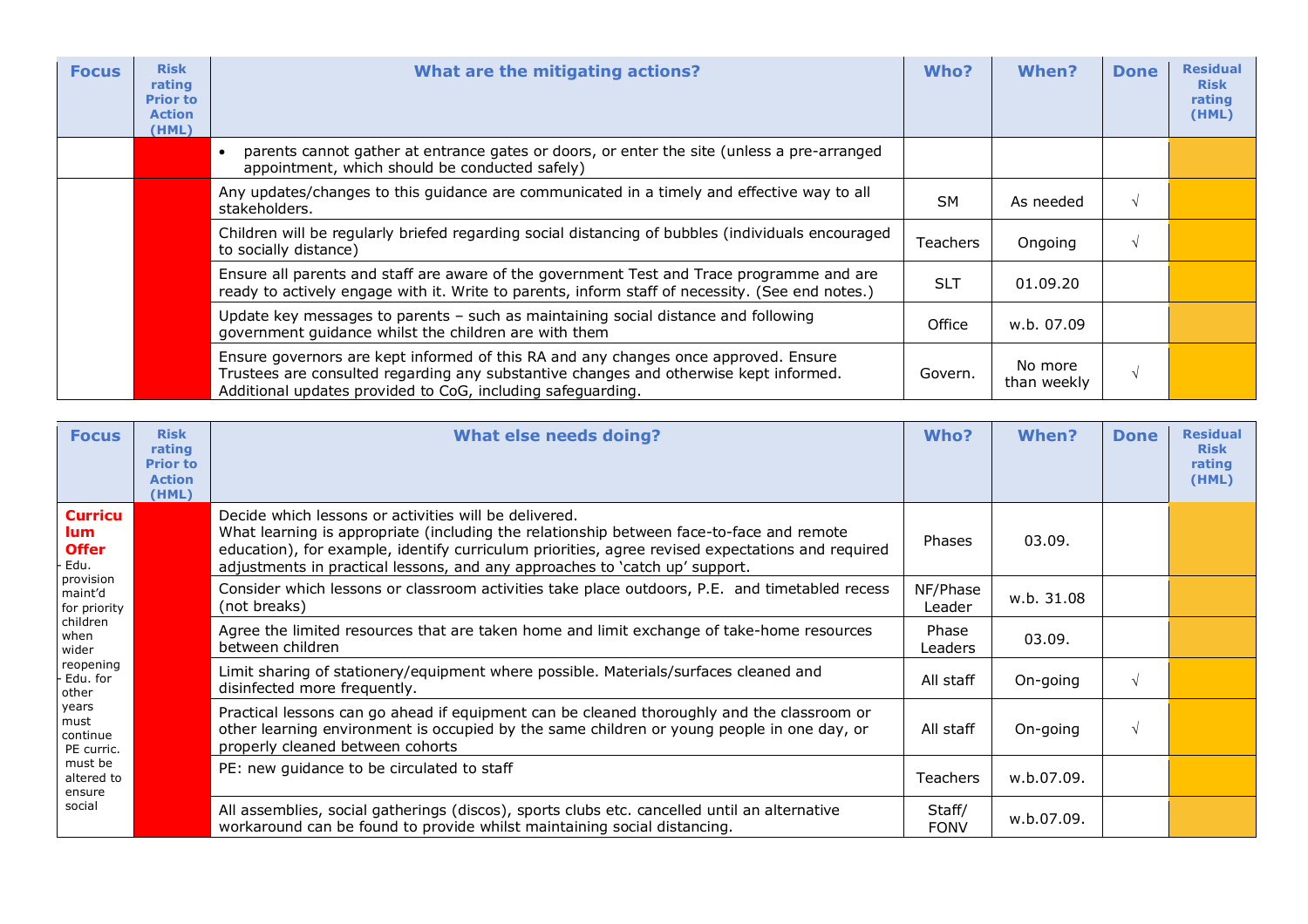| <b>Focus</b>                                                                                                  | <b>Risk</b><br>rating<br><b>Prior to</b><br><b>Action</b><br>(HML) | <b>What else needs doing?</b>                                                                                                                                                                                                                                                                        | Who?                    | <b>When?</b> | <b>Done</b> | <b>Residual</b><br><b>Risk</b><br>rating<br>(HML) |
|---------------------------------------------------------------------------------------------------------------|--------------------------------------------------------------------|------------------------------------------------------------------------------------------------------------------------------------------------------------------------------------------------------------------------------------------------------------------------------------------------------|-------------------------|--------------|-------------|---------------------------------------------------|
| distancing<br>and H&S                                                                                         |                                                                    | Any external teachers (supply, peripatetic, SEN support etc.) to be informed of procedures on<br>arrival and to ensure safe social distancing at all times (staff and pupils). Records of all visitors<br>to be kept, including who they have been in contact with - specifically for Test and Trace | Office<br>Staff         | As needed    | $\sqrt{}$   |                                                   |
| <b>Home</b><br>Learn'g                                                                                        |                                                                    | Agree Home Learning approach for potential lockdown or for individuals self-isolating or<br>shielding.                                                                                                                                                                                               | Phase<br>Leaders        | 11.09        |             |                                                   |
|                                                                                                               |                                                                    | Agree how we will 'link' in school and at home learning.                                                                                                                                                                                                                                             | Phase<br>Leaders        | w.b. 07.09   |             |                                                   |
| Welf.<br>Pupils'<br>mental                                                                                    |                                                                    | One trained member of staff to be available<br>Majority of meetings to be held outside or at a 2m distance inside.                                                                                                                                                                                   | SLo                     | As needed    | $\sqrt{}$   |                                                   |
| health<br>adversely                                                                                           |                                                                    | Wellbeing/mental health is discussed regularly in PSHCE/virtual meetings                                                                                                                                                                                                                             | Teachers/<br>TAs        | Ongoing      | $\sqrt{}$   |                                                   |
| affected<br>during<br>closure                                                                                 |                                                                    | Resources/websites to support the mental health of pupils are provided via newsletters, emails<br>and website                                                                                                                                                                                        | <b>Teachers</b>         | Ongoing      | $\sqrt{ }$  |                                                   |
| and by the<br>COVID-19<br>crisis                                                                              |                                                                    | Welfare checks to continue for those children not in school - phone, text, email.                                                                                                                                                                                                                    | Teachers/<br><b>DSL</b> | As needed    | $\sqrt{ }$  |                                                   |
| Mental-<br>health of<br>staff                                                                                 |                                                                    | Parents asked to inform school of any issues that may affect the children, e.g. bereavement,<br>illness.                                                                                                                                                                                             | Office                  | As needed    | $\sqrt{}$   |                                                   |
| adversely<br>affected<br>during<br>closure                                                                    |                                                                    | Planned for possible mental health, pastoral or wider wellbeing support for children returning to<br>school - considered how these might apply to children who were not previously affected.<br>Wider support identified                                                                             | JG                      | w.b.15.06    | $\sqrt{}$   |                                                   |
| and by the<br>COVID-19<br>crisis                                                                              |                                                                    | Staff may be tired in the initial stage - alert, lack of rest, access to food/drink<br>Ensured breaks and space to rest                                                                                                                                                                              | Wellbeing<br>Team       | Ongoing      | $\sqrt{}$   |                                                   |
| Working<br>from<br>home can<br>adversely<br>affect<br>mental<br>health<br>Pupils and<br>staff are<br>grieving |                                                                    | Encourage staff to focus on their wellbeing<br>Line managers are proactive in discussing wellbeing with the staff that they manage, including<br>their workload                                                                                                                                      | Wellbeing<br>Team       | Ongoing      | $\sqrt{}$   |                                                   |
|                                                                                                               |                                                                    | Staff briefings and training have included content on wellbeing                                                                                                                                                                                                                                      | <b>SLT</b>              | Ongoing      | $\sqrt{}$   |                                                   |
|                                                                                                               |                                                                    | Staff have been signposted to useful websites and resources                                                                                                                                                                                                                                          | Wellbeing<br>Team       | Ongoing      | $\sqrt{ }$  |                                                   |
| because of<br>loss of                                                                                         |                                                                    | Staff have been supported to work in flexible ways to support their mental health<br>Appropriate work plans have been agreed with support provided where necessary                                                                                                                                   | Line<br>Managers        | Ongoing      | $\sqrt{}$   |                                                   |
| friends or<br>family                                                                                          |                                                                    | Staff working from home may help provide remote learning for any pupils who need to stay at<br>home, CPD, work to support school.                                                                                                                                                                    | <b>NF</b>               | Ongoing      | $\sqrt{}$   |                                                   |
|                                                                                                               |                                                                    | Staff working from home due to self-isolation have regular catch-ups with line managers.                                                                                                                                                                                                             | <b>SM</b>               | Ongoing      | $\sqrt{ }$  |                                                   |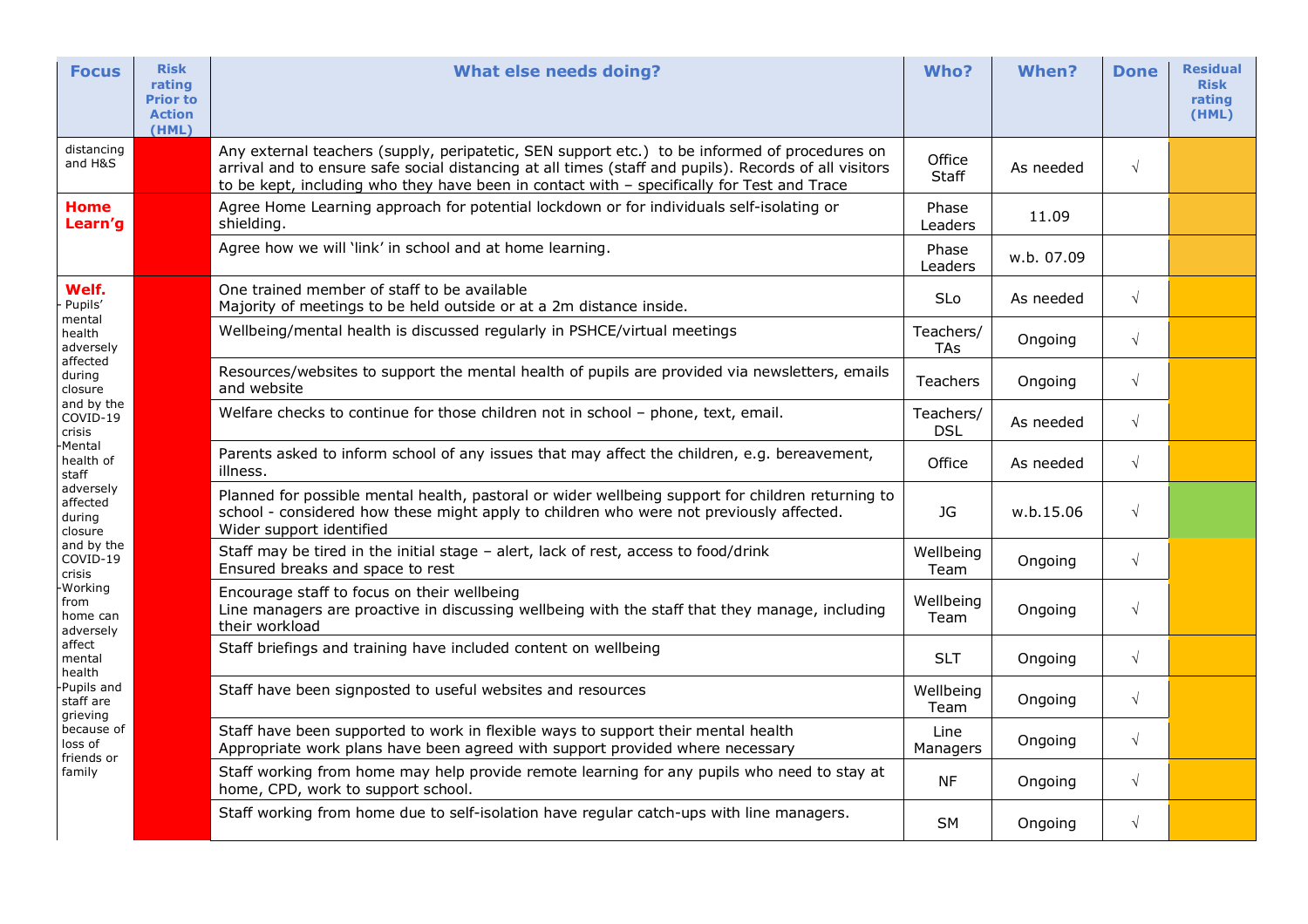| <b>Focus</b> | <b>Risk</b><br>rating<br><b>Prior to</b><br><b>Action</b><br>(HML) | <b>What else needs doing?</b>                                                                                                                               | Who?              | When?     | <b>Done</b> | <b>Residual</b><br><b>Risk</b><br>rating<br>(HML) |
|--------------|--------------------------------------------------------------------|-------------------------------------------------------------------------------------------------------------------------------------------------------------|-------------------|-----------|-------------|---------------------------------------------------|
|              |                                                                    | Staff encouraged to speak regularly with colleagues, take regular breaks and exercise                                                                       | Wellbeing<br>Team | Ongoing   |             |                                                   |
|              |                                                                    | The school has access to trained staff who can deliver bereavement counselling and support.<br>Support is requested from other organisations when necessary | <b>SM</b><br>FiM  | w.b.08.06 |             |                                                   |

| <b>Focus</b> | <b>Risk</b><br>rating<br><b>Prior to</b><br><b>Action</b><br>(HML) | What else needs doing?                                                                                    | Who?                | <b>When?</b> | <b>Done</b> | <b>Residual</b><br><b>Risk</b><br>rating<br>(HML) |
|--------------|--------------------------------------------------------------------|-----------------------------------------------------------------------------------------------------------|---------------------|--------------|-------------|---------------------------------------------------|
| <b>EYFS</b>  |                                                                    | Consider how play equipment is used ensuring it is appropriately cleaned more frequently.                 | <b>EYFS</b><br>Team | w.b. 07.09   |             |                                                   |
|              |                                                                    | Limit soft furnishings, soft toys and toys that are hard to clean (such as those with intricate<br>parts) | <b>EYFS</b><br>Team | w.b. 18.05   |             |                                                   |

| <b>Focus</b>                                                                                      | <b>Risk</b><br>rating<br><b>Prior to</b><br><b>Action</b><br>(HML) | <b>What else needs doing?</b>                                                                                                                                                                                                    | Who?      | When?     | <b>Done</b> | <b>Residual</b><br><b>Risk</b><br>rating<br>(HML) |
|---------------------------------------------------------------------------------------------------|--------------------------------------------------------------------|----------------------------------------------------------------------------------------------------------------------------------------------------------------------------------------------------------------------------------|-----------|-----------|-------------|---------------------------------------------------|
| <b>Classes</b><br>and<br>other                                                                    |                                                                    | Ensure that wherever possible children use the same classroom or area throughout the day,<br>seating children at the same desk each day, with a heightened cleaning of the rooms at the<br>end of the day.                       | All staff | On-going  |             |                                                   |
| social<br>dist.<br>issues                                                                         |                                                                    | Reviewed classroom layouts and fire exits not to be compromised<br>Direct access to rooms from outside where possible - routes in and out agreed (one-way<br>system introduced and communicated)                                 | <b>KW</b> | w.b.20.07 |             |                                                   |
| Net cap.<br>red. when<br>guidelines                                                               |                                                                    | All classes to operate in class group bubbles, apart from EYFS who will operate within the unit<br>as a year group bubble.                                                                                                       | Teachers  | On-going  |             |                                                   |
| are applied<br>Classroom<br>sizes will                                                            |                                                                    | Large gatherings not to take place (assemblies, discos, performances etc.) Staff meetings can<br>take place if appropriately socially distanced or can happen virtually.                                                         | All       | On-going  | ٦I          |                                                   |
| not allow<br>for adequate<br>social<br>distancing<br>Risks<br>created re<br>social<br>distancing: |                                                                    | Where possible, all spaces should be well ventilated using natural ventilation (opening<br>windows).                                                                                                                             | All staff | On-going  |             |                                                   |
|                                                                                                   |                                                                    | Prop doors open, where safe to do so (bearing in mind fire safety/safeguarding), to limit use of<br>door handles/aid ventilation                                                                                                 | All staff | On-going  |             |                                                   |
|                                                                                                   |                                                                    | Staff to promote social distancing measures with children. Bubbles kept separate, but children<br>also discouraged from touching and close contact, limit movement within classrooms and<br>opportunities for close interaction. | All staff | On-going  | $\sqrt{ }$  |                                                   |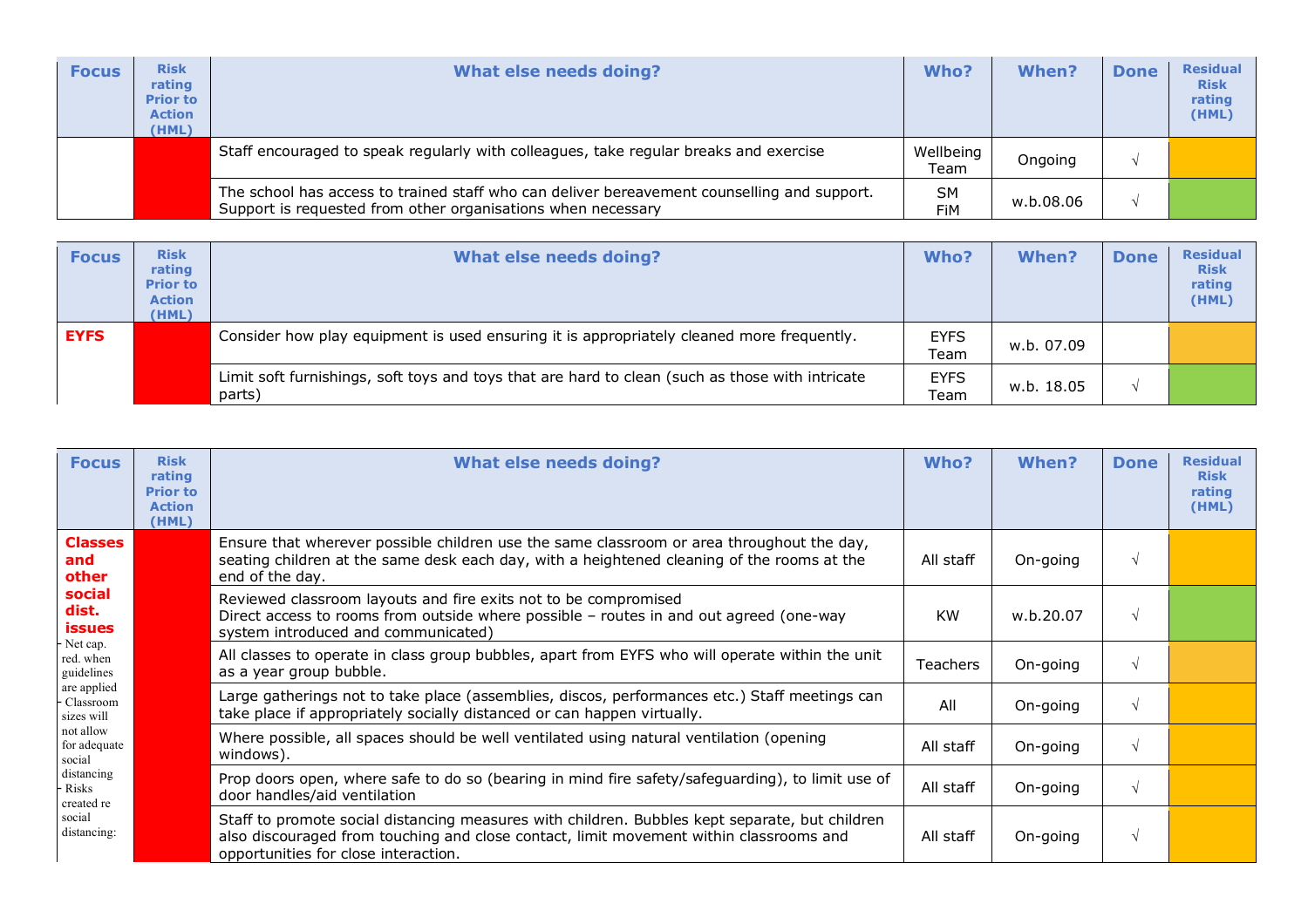| <b>Focus</b>                          | <b>Risk</b><br>rating<br><b>Prior to</b><br><b>Action</b><br>(HML) | <b>What else needs doing?</b>                                                                                                                                                                                                                                                                | Who?             | <b>When?</b> | <b>Done</b> | <b>Residual</b><br><b>Risk</b><br>rating<br>(HML) |
|---------------------------------------|--------------------------------------------------------------------|----------------------------------------------------------------------------------------------------------------------------------------------------------------------------------------------------------------------------------------------------------------------------------------------|------------------|--------------|-------------|---------------------------------------------------|
| Start/end of<br>day,<br>Movement      |                                                                    | Access rooms directly from outside where possible (Cuckoos via Puffins at start/end of day.<br>Puffins via library for breaks.)                                                                                                                                                              | All staff        | On-going     | $\sqrt{ }$  |                                                   |
| around the<br>school<br>-Student's    |                                                                    | Agree on routines for accessing toilets, ensuring that toilets do not become crowded by limiting<br>the number of children or young people who use the toilet facilities at one time. Toilets<br>allocated to classes, not gender.                                                           | SLT/<br>Teachers | 03.04/09     |             |                                                   |
| behaviour<br>- pupils<br>circulate in |                                                                    | Agree on how books/equipment/resources provided to pupils                                                                                                                                                                                                                                    | SLT/Teac<br>hers | 03.04/09     |             |                                                   |
| corridors<br>-Queues for<br>toilets   |                                                                    | Set up classrooms, allowing for routes in and out. Limit opportunities for face to face<br>interaction (e.g. front facing desks, sitting side by side)                                                                                                                                       | <b>Teachers</b>  | 03.04/09     |             |                                                   |
|                                       |                                                                    | Agree where excess furniture will be moved and stored, and labelled so that it can be returned<br>to the correct classrooms                                                                                                                                                                  | Site<br>Officer  | w.b. 18/05   | $\sqrt{ }$  |                                                   |
|                                       |                                                                    | Staff to maintain social distancing measures wherever possible. Maintain 2m distance from<br>other adults, maintain distance when working with more than 1 group. Maintain distancing in<br>meeting and at lunchtimes etc. Staff to be fully aware of what constitutes direct close contact. | All staff        | On-going     |             |                                                   |
|                                       |                                                                    | Ensure all staff are aware of the need to minimise contact between bubbles, ideally by<br>minimising movement around school (e.g. taking registers, accessing books in corridors, iPads<br>etc.) Inform during September training days.                                                      | All staff        | 04.09.20     |             |                                                   |

| <b>Focus</b>   | <b>Risk</b><br>rating<br><b>Prior to</b><br><b>Action</b><br>(HML) | <b>What else needs doing?</b>                                                                                                                                                                                                                                                                                         | Who?       | When?     | <b>Done</b> | <b>Residual</b><br><b>Risk</b><br>rating<br>(HML) |
|----------------|--------------------------------------------------------------------|-----------------------------------------------------------------------------------------------------------------------------------------------------------------------------------------------------------------------------------------------------------------------------------------------------------------------|------------|-----------|-------------|---------------------------------------------------|
| Lunchti<br>mes |                                                                    | Calculate how many children may require a lunch, requesting packed lunches are sent where<br>possible.                                                                                                                                                                                                                | Office     | w.b.07.09 |             |                                                   |
|                |                                                                    | Agree on how meals will be served - most classes delivered to classrooms<br>Decide where meals will be consumed? - 3 classes in hall - rotated and cleaned between<br>sittings<br>Decide on any cleaning measures that are necessary<br>Agree on supervision of pupils<br>Agree staggering of lunchtimes<br>$\bullet$ | SLT/DD     | 03.09     |             |                                                   |
|                |                                                                    | Review staff lunch arrangements, ensuring social distancing can be achieved e.g. stagger<br>lunch times for staff.                                                                                                                                                                                                    | <b>SLT</b> | 27.09     |             |                                                   |
|                |                                                                    | Review procedures for FSM pupils at home if shielding or self-isolating.                                                                                                                                                                                                                                              | SM/DD      | Ongoing   |             |                                                   |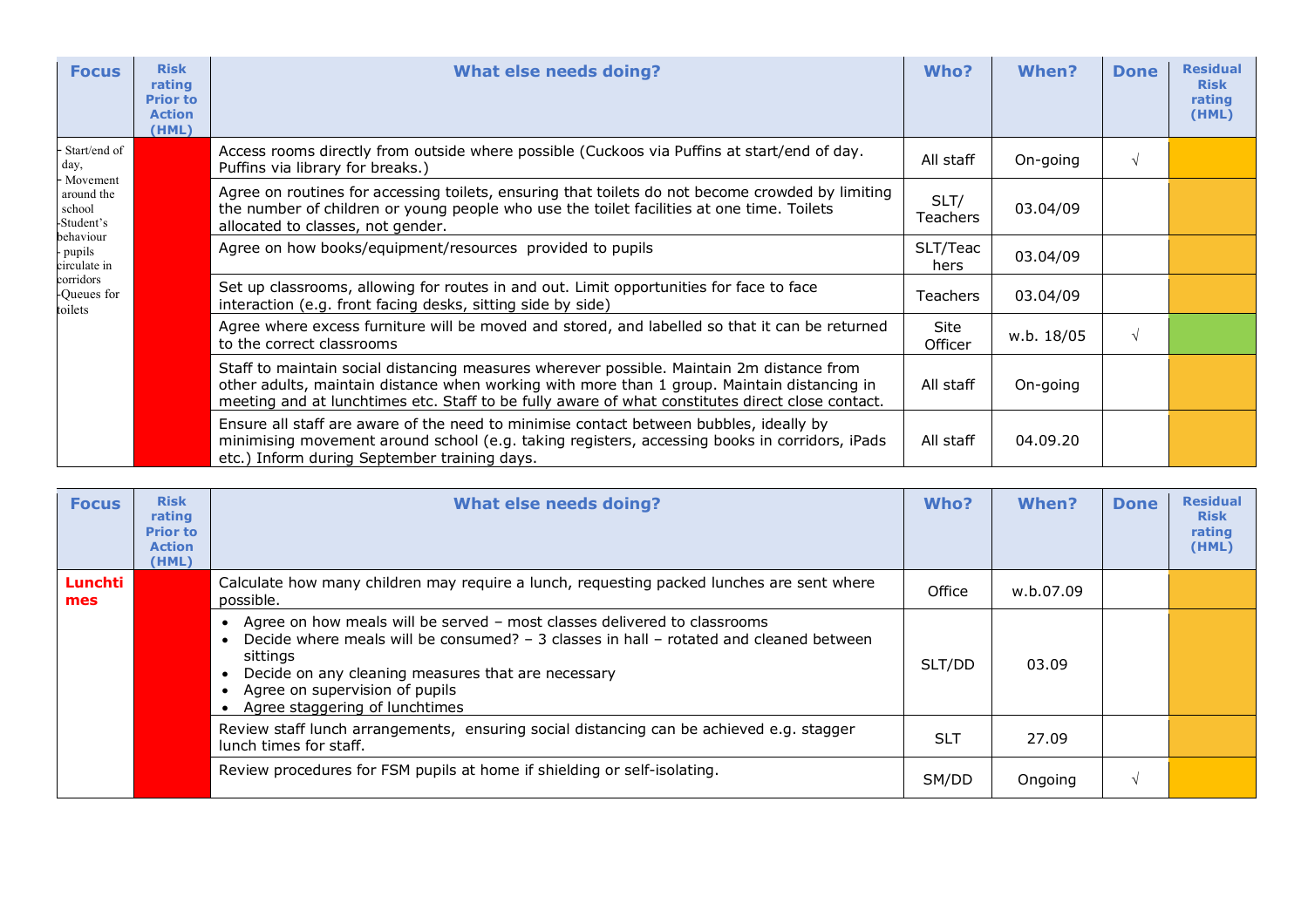| <b>Focus</b>                                                                                 | <b>Risk</b><br>rating<br><b>Prior to</b><br><b>Action</b><br>(HML) | <b>What else needs doing?</b>                                                                                                                                                                                                                             | Who?             | <b>When?</b> | <b>Done</b> | <b>Residual</b><br><b>Risk</b><br>rating<br>(HML) |
|----------------------------------------------------------------------------------------------|--------------------------------------------------------------------|-----------------------------------------------------------------------------------------------------------------------------------------------------------------------------------------------------------------------------------------------------------|------------------|--------------|-------------|---------------------------------------------------|
| <b>Breaks</b><br>Children<br>may not<br>observe<br>social<br>distancing<br>at lunch<br>times |                                                                    | Agree arrangements for recess (planned and supervised activity breaks)<br>Define space for each Bubble<br>Ensure play equipment is not shared<br>Agree on any Behaviour expectations re breaktime<br>Agree supervision of pupils for staff comfort breaks | SLT/Teac<br>hers | 03.09        |             |                                                   |

| <b>Focus</b>  | <b>Risk</b><br>rating<br><b>Prior to</b><br><b>Action</b><br>(HML) | What else needs doing?                                               | Who?      | <b>When?</b> | <b>Done</b> | <b>Residual</b><br><b>Risk</b><br>rating<br>(HML) |
|---------------|--------------------------------------------------------------------|----------------------------------------------------------------------|-----------|--------------|-------------|---------------------------------------------------|
| <b>Behav.</b> |                                                                    | Communication of behaviour expectations to pupils, parents and staff | <b>JG</b> | w.b. 01/06   |             |                                                   |

| <b>Focus</b>                                                      | <b>Risk</b><br>rating<br><b>Prior to</b><br><b>Action</b><br>(HML) | <b>What else needs doing?</b>                                                                                                                                                                                                                                                                                                                                                                                         | Who?              | When?      | <b>Done</b> | <b>Residual</b><br><b>Risk</b><br>rating<br>(HML) |
|-------------------------------------------------------------------|--------------------------------------------------------------------|-----------------------------------------------------------------------------------------------------------------------------------------------------------------------------------------------------------------------------------------------------------------------------------------------------------------------------------------------------------------------------------------------------------------------|-------------------|------------|-------------|---------------------------------------------------|
| <b>SEND &amp;</b><br>Inclus.                                      |                                                                    | Agree what returning support is available for vulnerable and/or disadvantaged children                                                                                                                                                                                                                                                                                                                                | SLo/SLT           | w.b. 07/09 |             |                                                   |
| Welf.<br>Current.                                                 |                                                                    | Put in place measures to check on staff wellbeing (including for leaders).                                                                                                                                                                                                                                                                                                                                            | Wellbeing<br>Team | w.b. 08/06 |             |                                                   |
| no<br>ident.<br>Vuln.<br>children<br>(social<br>worker<br>alloc.) |                                                                    | Plan likely mental health, pastoral or wider wellbeing support for children returning to school<br>(for example, bereavement support). Aim to secure services for additional support and early<br>help where possible (for example, around anxiety, mental health, behaviour, social care, or<br>changes to mobility), and consider how these might apply to pupils and children who were not<br>previously affected. | SLT/<br>Teachers  | w.b. 08/06 |             |                                                   |

| <b>Focus</b> | <b>Risk</b><br>rating<br><b>Prior to</b><br><b>Action</b><br>(HML) | What else needs doing?                                                                                                                                                                    | Who? | <b>When?</b> | <b>Done</b> | <b>Residual</b><br><b>Risk</b><br>rating<br>(HML) |
|--------------|--------------------------------------------------------------------|-------------------------------------------------------------------------------------------------------------------------------------------------------------------------------------------|------|--------------|-------------|---------------------------------------------------|
| Safeg.       |                                                                    | Agree what safeguarding provision is needed in school to support returning children (e.g.<br>where new issues have arisen, or existing ones escalated) and consider any necessary changes | DSL  | w.b. 01/06   |             |                                                   |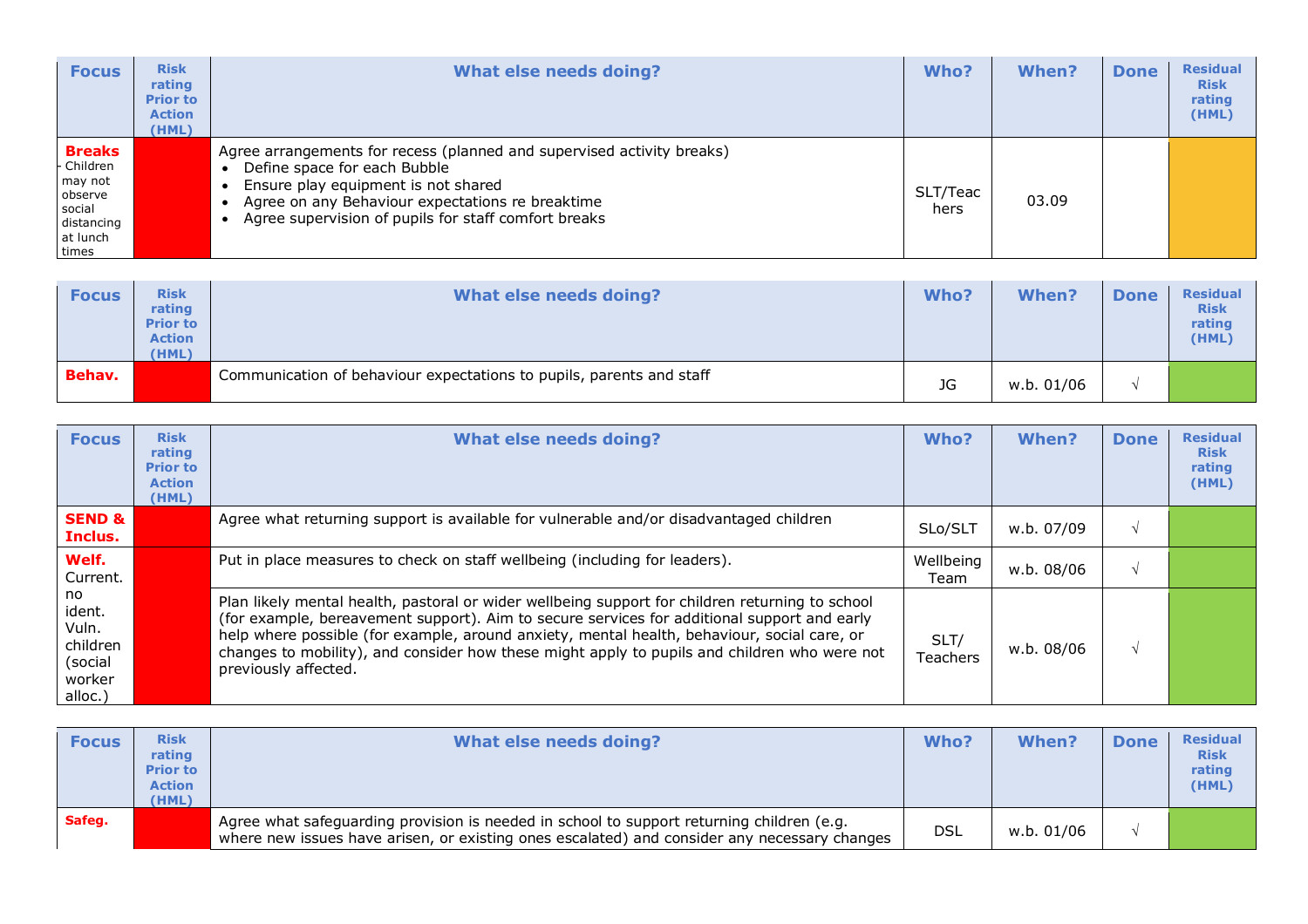| <b>Focus</b> | <b>Risk</b><br>rating<br><b>Prior to</b><br><b>Action</b><br>(HML) | <b>What else needs doing?</b>                                                                              | Who?       | When?      | <b>Done</b> | <b>Residual</b><br><b>Risk</b><br>rating<br>(HML) |
|--------------|--------------------------------------------------------------------|------------------------------------------------------------------------------------------------------------|------------|------------|-------------|---------------------------------------------------|
|              |                                                                    | and referrals as more children return to school, including those with problems accessing online<br>offers. |            |            |             |                                                   |
|              |                                                                    | Check for revised protocols from safeguarding board and update safeguarding policy if<br>necessary.        | <b>DSL</b> | On-going   | $\sim$      |                                                   |
|              |                                                                    | Safeguarding Leads accessible when on and off-site                                                         | DSL/DDS    | Ongoing    | $\Delta$    |                                                   |
|              |                                                                    | Safeguarding policy updated in light of COVID-19                                                           | <b>DSL</b> | w.b. 01/06 | $\Delta l$  |                                                   |

| <b>Focus</b>                                                                                                                                                                                                                                                           | <b>Risk</b><br>rating<br><b>Prior to</b><br><b>Action</b><br>(HML) | <b>What else needs doing?</b>                                                                                                                                                                                                    | Who?       | When?      | <b>Done</b> | <b>Residual</b><br><b>Risk</b><br>rating<br>(HML) |
|------------------------------------------------------------------------------------------------------------------------------------------------------------------------------------------------------------------------------------------------------------------------|--------------------------------------------------------------------|----------------------------------------------------------------------------------------------------------------------------------------------------------------------------------------------------------------------------------|------------|------------|-------------|---------------------------------------------------|
| <b>First</b><br>Aid<br>Availab'y<br>of desig.<br>1st Aiders<br>puts pupil<br>safety at<br>risk<br>Medical or<br>Isol. Room<br>not adeq<br>equip to<br>maintain<br>infection<br>control<br>- Provision<br>of PPE for<br>staff not<br>in line<br>with gov.<br>guidelines |                                                                    | Ensure suitable first aid cover to all staff and pupils has been assessed with suitable first aid or<br>paediatric first aid provided.                                                                                           | <b>NF</b>  | w.b. 01/06 | $\sqrt{ }$  |                                                   |
|                                                                                                                                                                                                                                                                        |                                                                    | Access to first aid facilities is maintained and the school suitably stocked with first aid sundries.                                                                                                                            | <b>SLo</b> | w.b. 01/06 | $\sqrt{ }$  |                                                   |
|                                                                                                                                                                                                                                                                        |                                                                    | Staff or pupils with medical needs have been assessed and relevant consents are in place. Staff<br>have been trained in the use of medications and increased level of control applied, to include<br>the use of PPE if required. | <b>SLo</b> | w.b. 01/06 | $\sqrt{ }$  |                                                   |
|                                                                                                                                                                                                                                                                        |                                                                    | Review of the First Aid policy to include consideration of the risk of infection of covid-19. Issued<br>to staff prior to opening<br>Posters and policies placed in essential areas                                              | SM/SLo     | w.b. 01/06 | $\sqrt{ }$  |                                                   |

| <b>Focus</b>                 | <b>Risk</b><br>rating<br><b>Prior to</b><br><b>Action</b><br>(HML) | What else needs doing?                                              | Who?      | When?   | <b>Done</b> | <b>Residual</b><br><b>Risk</b><br>rating<br>(HML) |
|------------------------------|--------------------------------------------------------------------|---------------------------------------------------------------------|-----------|---------|-------------|---------------------------------------------------|
| <b>B'fast</b><br><b>Club</b> |                                                                    | Assess how many of the children who are returning have requested BC | HL/Office | Aug. 20 |             |                                                   |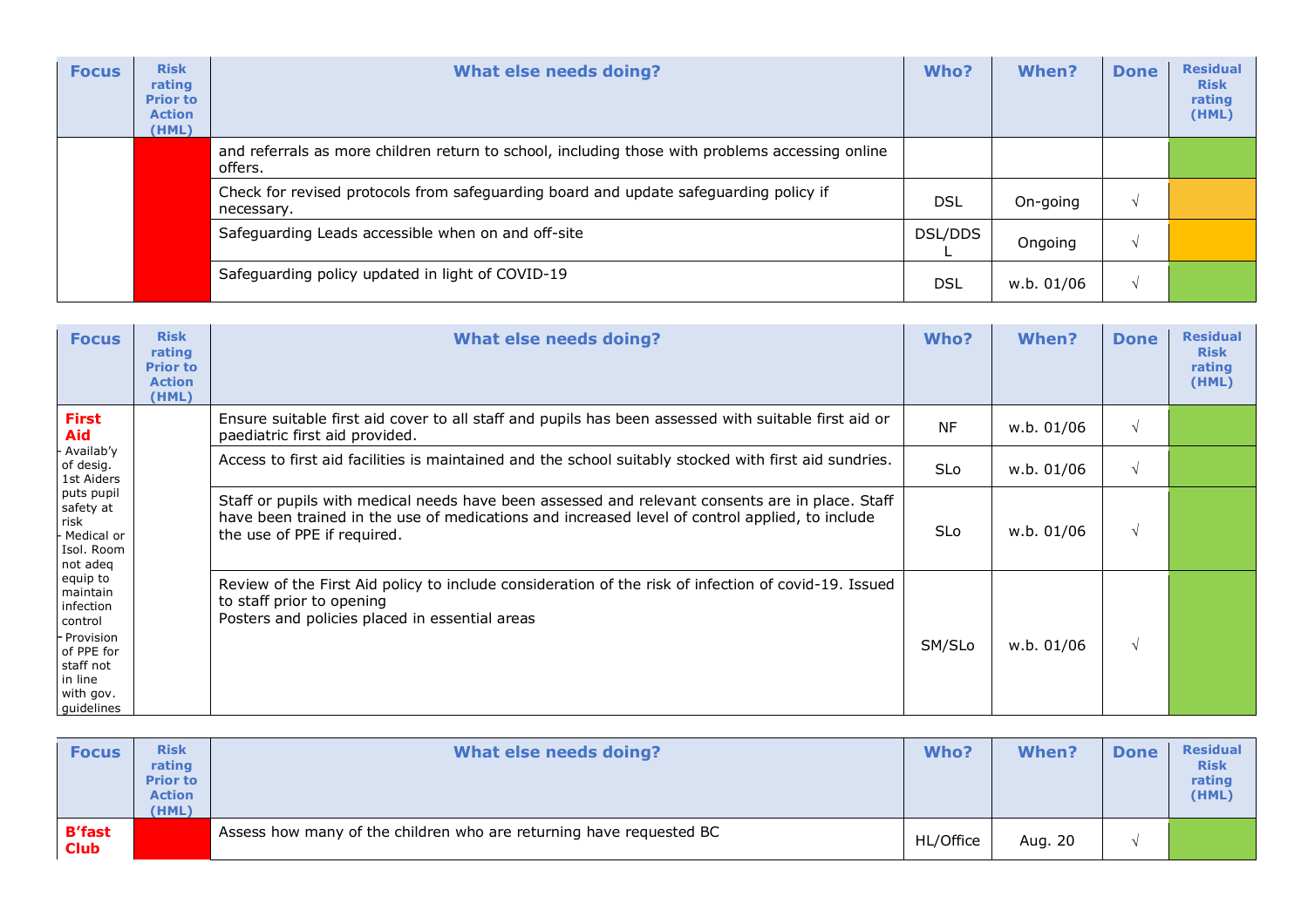| <b>Focus</b> | <b>Risk</b><br>rating<br><b>Prior to</b><br><b>Action</b><br>(HML) | What else needs doing?                                                                                           | Who?   | <b>When?</b>  | <b>Done</b> | <b>Residual</b><br><b>Risk</b><br>rating<br>(HML) |
|--------------|--------------------------------------------------------------------|------------------------------------------------------------------------------------------------------------------|--------|---------------|-------------|---------------------------------------------------|
|              |                                                                    | Allocate children to bubbles with appropriate levels of staffing and allocated start times. Write<br>to parents. | Office | <b>Aug 20</b> |             |                                                   |

| <b>Focus</b>                 | <b>Risk</b><br>rating<br><b>Prior to</b><br><b>Action</b><br>(HML) | <b>What else needs doing?</b>                                                                                                                                                                                                                                                                                                                                                                                                                                                                                                                                                                                                                                                      | Who?       | When?      | <b>Done</b> | <b>Residual</b><br><b>Risk</b><br>rating<br>(HML) |
|------------------------------|--------------------------------------------------------------------|------------------------------------------------------------------------------------------------------------------------------------------------------------------------------------------------------------------------------------------------------------------------------------------------------------------------------------------------------------------------------------------------------------------------------------------------------------------------------------------------------------------------------------------------------------------------------------------------------------------------------------------------------------------------------------|------------|------------|-------------|---------------------------------------------------|
| <b>Staff</b>                 |                                                                    | Identify whether any member of staff or pupil is within the <b>Clinically extremely vulnerable</b><br>group and ensure appropriate measures are in place including individual risk assessments.                                                                                                                                                                                                                                                                                                                                                                                                                                                                                    | <b>SLT</b> | w.b. 24.08 |             |                                                   |
|                              |                                                                    | Staff/pupils that meet the criteria as <b>moderate risk of infection</b> e.g. those with underlying<br>health conditions, those who are pregnant, should have a risk assessment completed to<br>identify any suitable control measures that must be in place before returning to work/school.                                                                                                                                                                                                                                                                                                                                                                                      | <b>SLT</b> | w.b. 01/06 | $\sqrt{ }$  |                                                   |
|                              |                                                                    | Planned for the same adults to work with the bubbles - part-time staff must ensure social<br>distancing when working with other bubbles                                                                                                                                                                                                                                                                                                                                                                                                                                                                                                                                            | <b>NF</b>  | w.b. 07/09 |             |                                                   |
|                              |                                                                    | Staff model social distancing consistently                                                                                                                                                                                                                                                                                                                                                                                                                                                                                                                                                                                                                                         | All staff  | Ongoing    | $\sqrt{ }$  |                                                   |
|                              |                                                                    | All members of staff with underlying health issues, those within vulnerable groups or who are<br>shielding have been instructed to make their condition or circumstances known to the school.<br>Records are kept of this and regularly updated                                                                                                                                                                                                                                                                                                                                                                                                                                    | Office     | w.b. 01/06 | $\sqrt{ }$  |                                                   |
|                              |                                                                    | Staff are clear about social distancing around school, particularly at lunchtimes, meeting<br>times, entering and exiting the building etc. Areas outside the library, the library itself,<br>corridor, Goldfinch and Sparrow rooms may be used for lunches/breaks - staff to decide as<br>long as social distancing occurs. Meetings are virtual, classrooms where social distancing<br>allows, or socially distanced in the hall. Staff do not gather in the staff room on entering/exiting<br>the building and maintain social distancing transitioning through. When making drinks, staff<br>ensure handwashing or sanitising before touching crockery or water dispenser etc. | <b>SLT</b> | w.b. 07/09 | $\sqrt{ }$  |                                                   |
|                              |                                                                    | Staff are clear about the definitions and associated mitigating strategies relation to people who<br>are classed as clinically vulnerable and clinically extremely vulnerable.                                                                                                                                                                                                                                                                                                                                                                                                                                                                                                     | Office     | w.b. 01/06 | $\sqrt{ }$  |                                                   |
|                              |                                                                    | Additional guidance is sought from Public Health England regarding BAME staff, where<br>appropriate. If needed, a separate individual risk assessment will be written and agreed with<br>individuals requesting one.                                                                                                                                                                                                                                                                                                                                                                                                                                                               | <b>SLT</b> | Ongoing    | $\sqrt{ }$  |                                                   |
|                              |                                                                    | Flexible and responsive use of teaching assistants to supervise classes in place                                                                                                                                                                                                                                                                                                                                                                                                                                                                                                                                                                                                   | <b>NF</b>  | Ongoing    | $\sqrt{ }$  |                                                   |
| <b>Admin</b><br><b>Staff</b> |                                                                    | Social distancing point in reception area clearly set out<br>Non-essential deliveries/visitors to school are minimised<br>No staff, personal deliveries to be sent to school<br>Deliveries to school are managed effectively in a timely manner adhering to social distancing                                                                                                                                                                                                                                                                                                                                                                                                      | Office     | w.b.01.06  | $\sqrt{ }$  |                                                   |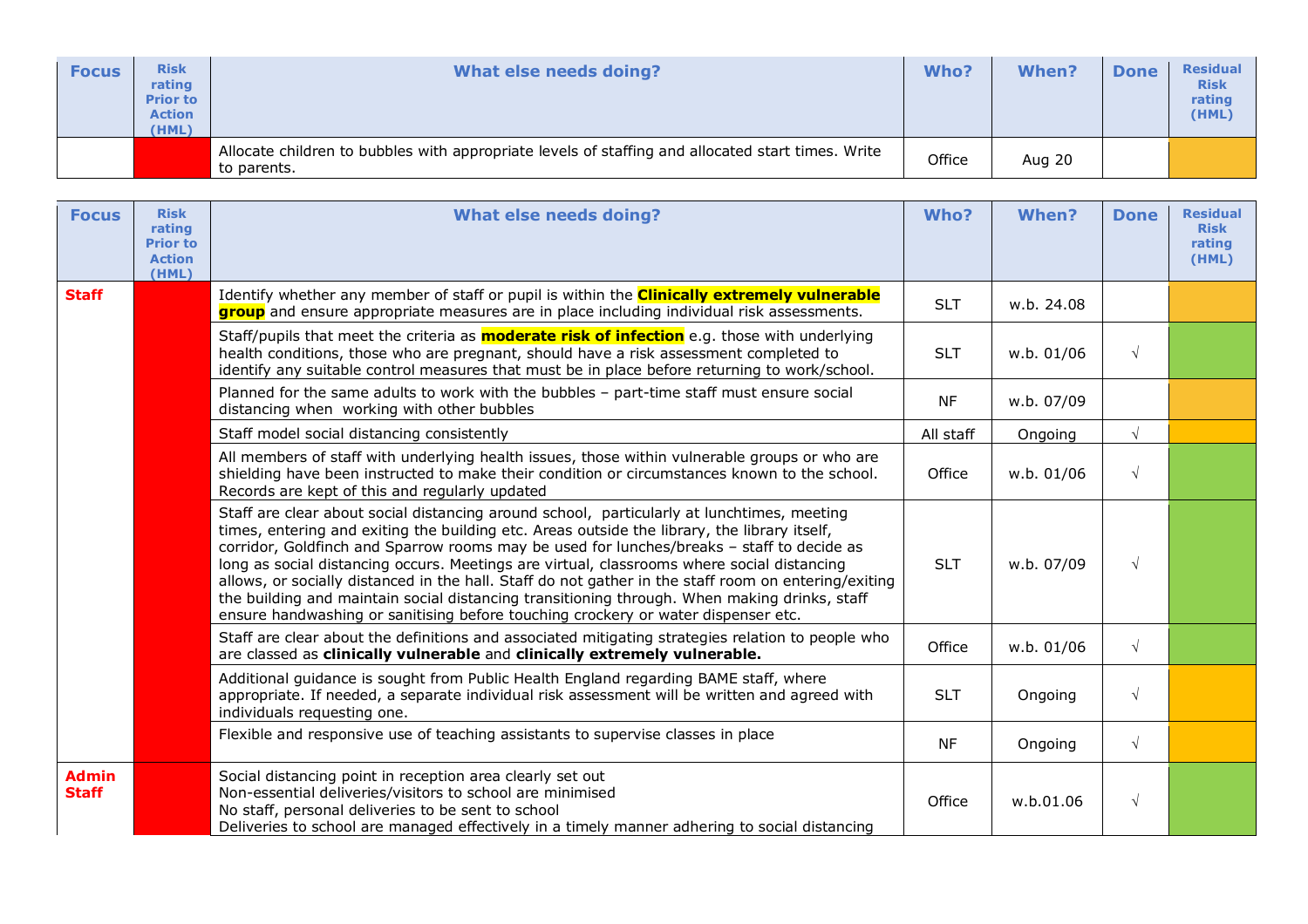| <b>Focus</b> | <b>Risk</b><br>rating<br><b>Prior to</b><br><b>Action</b><br>(HML) | <b>What else needs doing?</b>                                                                                                                                                                                                                                                                                                                                          | Who?      | When?     | <b>Done</b> | <b>Residual</b><br><b>Risk</b><br>rating<br>(HML) |
|--------------|--------------------------------------------------------------------|------------------------------------------------------------------------------------------------------------------------------------------------------------------------------------------------------------------------------------------------------------------------------------------------------------------------------------------------------------------------|-----------|-----------|-------------|---------------------------------------------------|
|              |                                                                    | Guidance on being tested has been published to staff and parents. Trust registered with<br>employer portal.                                                                                                                                                                                                                                                            | office    | As needed |             |                                                   |
| <b>PPE</b>   |                                                                    | Pupils whose care routinely already involves the use of PPE due to their intimate care needs<br>should continue to receive their care in the same way                                                                                                                                                                                                                  | All staff | Ongoing   | V           |                                                   |
|              |                                                                    | Re-usable PPE should be thoroughly cleaned after use and not shared between staff.                                                                                                                                                                                                                                                                                     | All staff | Ongoing   |             |                                                   |
|              |                                                                    | if a child, young person or other learner becomes unwell with symptoms of coronavirus while in<br>their setting and needs direct personal care until they can return home. A fluid-resistant<br>surgical face mask should be worn by the supervising adult if a distance of 2 metres cannot be<br>maintained.                                                          | All staff | Ongoing   |             |                                                   |
|              |                                                                    | If contact with the child or young person is necessary, then disposable gloves, a disposable<br>apron and a fluid-resistant surgical face mask should be worn by the supervising adult. If a risk<br>assessment determines that there is a risk of splashing to the eyes, for example from<br>coughing, spitting, or vomiting, then eye protection should also be worn |           |           |             |                                                   |

| <b>Focus</b> | <b>Risk</b><br>rating<br><b>Prior to</b><br><b>Action</b><br>(HML) | <b>What else needs doing?</b>                                                                                                                                                                                                                                                                                                                                                                                                                                                                                                                           | Who?                                       | When?                   | <b>Done</b> | <b>Residual</b><br><b>Risk</b><br>rating<br>(HML) |
|--------------|--------------------------------------------------------------------|---------------------------------------------------------------------------------------------------------------------------------------------------------------------------------------------------------------------------------------------------------------------------------------------------------------------------------------------------------------------------------------------------------------------------------------------------------------------------------------------------------------------------------------------------------|--------------------------------------------|-------------------------|-------------|---------------------------------------------------|
| Clean.       |                                                                    | Enhanced cleaning schedule in place (for example, how often, when/if an additional clean is<br>necessary) and how to ensure sufficiency of supplies.                                                                                                                                                                                                                                                                                                                                                                                                    | Site<br>Officer                            | w.b. 08.20              | $\sqrt{ }$  |                                                   |
|              |                                                                    | Create cleaning guidance: More frequent cleaning procedures should be in place across the<br>site, particularly in communal areas and at touch points including:<br>Taps and washing facilities,<br>Toilet flush and seats,<br>$\bullet$<br>Door handles and push plates,<br>$\bullet$<br>Handrails on staircases and corridors,<br>$\bullet$<br>All areas used for eating must be thoroughly cleaned at the end of each break,<br>Telephone equipment,<br>$\bullet$<br>Keyboards, photocopiers and other office equipment, classroom desks and chairs. | <b>Site</b><br>Officer/<br><b>Cleaners</b> | w.b. 18/05 &<br>Ongoing |             |                                                   |
|              |                                                                    | If informed that someone has tested positive with Covid-19 then any area/room they have<br>accessed should undergo a thorough clean.                                                                                                                                                                                                                                                                                                                                                                                                                    | <b>Site</b><br>Officer                     | As needed               | $\sqrt{ }$  |                                                   |
|              |                                                                    | Ensure the COSHH risk assessment for cleaning/caretaker activities has identified the correct<br>process and PPE to be worn.                                                                                                                                                                                                                                                                                                                                                                                                                            | Site<br>Officer                            | w.b. 18/05              | $\sqrt{ }$  |                                                   |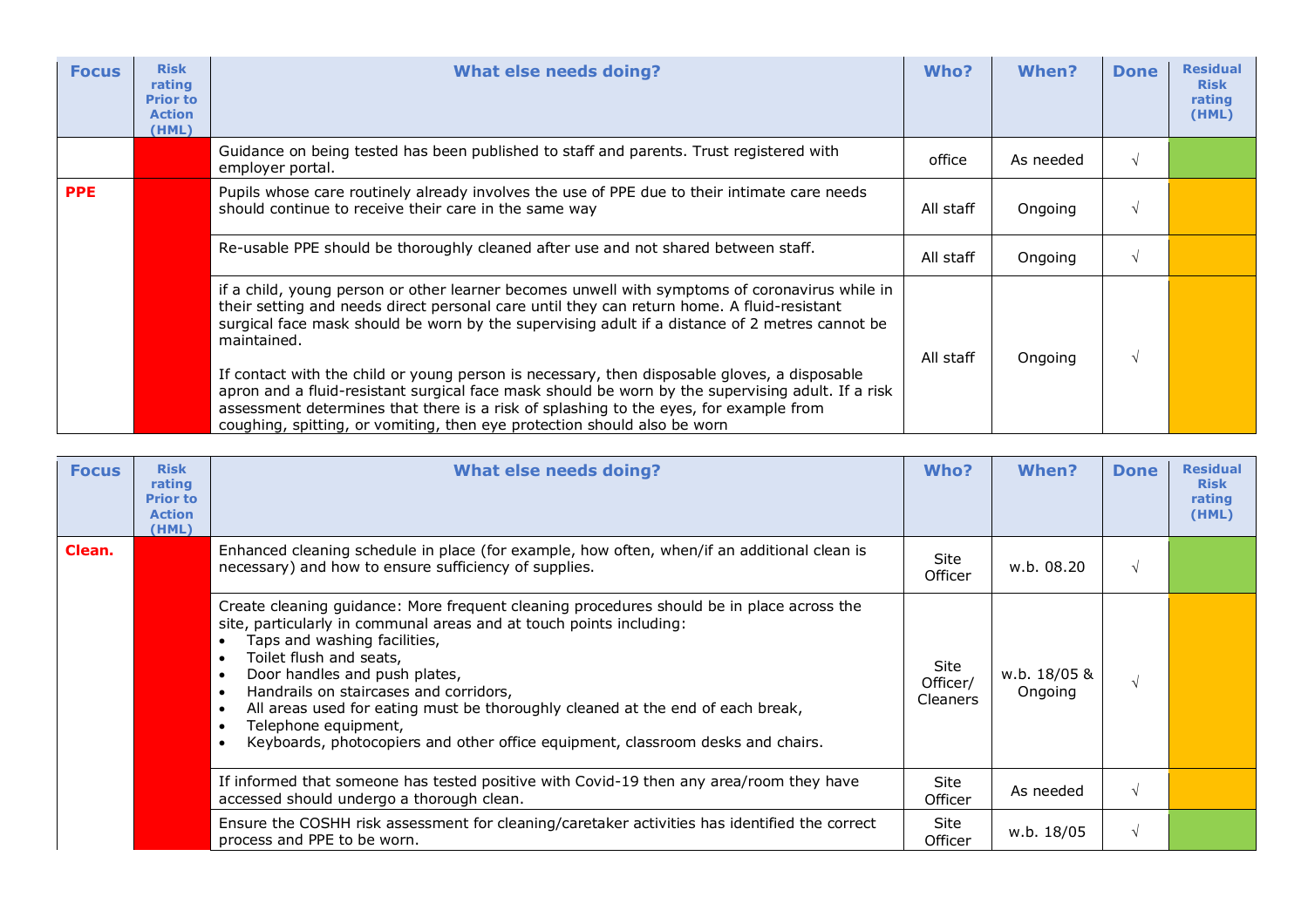| <b>Focus</b> | <b>Risk</b><br>rating<br><b>Prior to</b><br><b>Action</b><br>(HML) | <b>What else needs doing?</b>                                                                                                                                                                                                                                                                                                                                                                                                                                                                                           | Who?                           | When?      | <b>Done</b> | <b>Residual</b><br><b>Risk</b><br>rating<br>(HML) |
|--------------|--------------------------------------------------------------------|-------------------------------------------------------------------------------------------------------------------------------------------------------------------------------------------------------------------------------------------------------------------------------------------------------------------------------------------------------------------------------------------------------------------------------------------------------------------------------------------------------------------------|--------------------------------|------------|-------------|---------------------------------------------------|
|              |                                                                    | Identify any outdoor play equipment to be used/restricted and establish cleaning and<br>management procedures as necessary - issue guidance                                                                                                                                                                                                                                                                                                                                                                             | Site<br>Officer/<br><b>SLT</b> | w.b. 01/06 | $\sqrt{}$   |                                                   |
|              |                                                                    | Increase hours of cleaning staff so that there is someone on site as much as possible, and with<br>a remit of ongoing cleaning of touch plates, toilets etc.                                                                                                                                                                                                                                                                                                                                                            | HT/Site<br>Officer             | 01.09.20   | $\sqrt{}$   |                                                   |
|              |                                                                    | Review rota of cleaners.                                                                                                                                                                                                                                                                                                                                                                                                                                                                                                | Site<br>Officer/<br><b>SLT</b> | 08.20      | $\sqrt{}$   |                                                   |
| Hyg.         |                                                                    | Ensure school has a suitable supply of soap and access to warm water for washing hands,<br>notices displayed.                                                                                                                                                                                                                                                                                                                                                                                                           | Site<br>Officer                | w.b. 18/05 | $\sqrt{ }$  |                                                   |
|              |                                                                    | Ensure all staff and children are aware of, and promoting' the 'Catch it, bin it, kill it' system of<br>control and using bins appropriately around school. Ensure prominent display of reminders.                                                                                                                                                                                                                                                                                                                      | All staff                      | On-going   |             |                                                   |
|              |                                                                    | Appropriate controls are in place to ensure the suitable sanitisation of pupil's hands following<br>breaks, before meals and following the use of toilets.                                                                                                                                                                                                                                                                                                                                                              | Site<br>Officer/st<br>aff      | w.b. 18/05 | $\sqrt{ }$  |                                                   |
|              |                                                                    | Everyone must wash their hands thoroughly for 20 seconds with soap and running water or use<br>hand sanitiser after any contact with someone who is unwell.                                                                                                                                                                                                                                                                                                                                                             | All staff<br>and<br>pupils     | On-going   | $\sqrt{}$   |                                                   |
|              |                                                                    | Any staff or children who do not wish to use hand sanitiser provided by school should either<br>bring their own from home, and not share it, or use soap and water and hand wash for 20<br>seconds.                                                                                                                                                                                                                                                                                                                     | All staff<br>and<br>pupils     | On-going   | $\sqrt{}$   |                                                   |
|              |                                                                    | Current government advice is that face coverings should not be worn by pupils ay primary<br>school. Children arriving at school wearing a face covering should be shown the correct way to<br>remove and dispense of it before entering school and washing/sanitising their hands<br>immediately. Children wearing re-sable face coverings to school should remove them<br>appropriately and place them in a re-sealable plastic bag for storage prior to entering school<br>and wash/sanitise their hands immediately. | SLT to all<br>parents          | 01.09.20   | $\sqrt{}$   |                                                   |
|              |                                                                    | Staff may wear a mask if they choose to do so in communal areas (not classrooms) and may<br>wear a visor in agreement with SLT if working with children. (This is in addition to PPE<br>requirements for specific circumstances included elsewhere e.g. unwell child). If an adult has<br>hearing difficulties and requests access to someone whom they can lip-read from, this will be<br>provided or a visor will be worn                                                                                             | <b>Staff</b>                   | On-going   | $\sqrt{}$   |                                                   |
|              |                                                                    | Children encouraged to access the toilet during class/throughout the day to help avoid queues<br>The toilets are cleaned frequently<br>Monitoring ensures a constant supply of soap and paper towels<br>Children are reminded regularly on how to wash their hands and use hand sanitiser                                                                                                                                                                                                                               | <b>Teachers</b>                | w.b. 01.06 | $\sqrt{}$   |                                                   |
|              |                                                                    | Routines for accessing toilets have been agreed, ensuring that toilets do not become crowded<br>by limiting the number of children who use the toilet facilities at one time                                                                                                                                                                                                                                                                                                                                            | <b>Teachers</b>                | 03.09      |             |                                                   |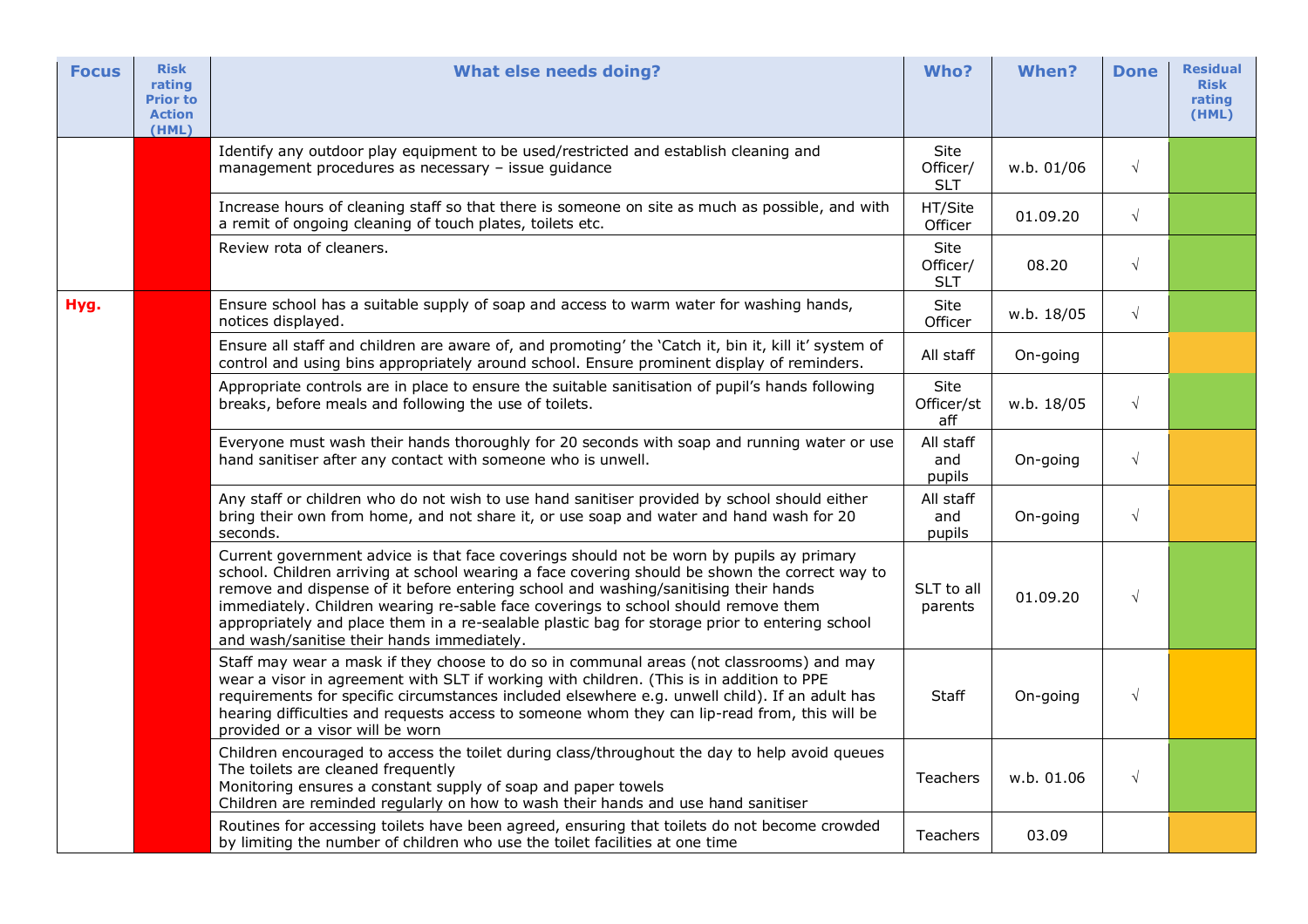| <b>Focus</b>                  | <b>Risk</b><br>rating<br><b>Prior to</b><br><b>Action</b><br>(HML) | <b>What else needs doing?</b>                                                                                                                                        | Who?                         | When?                     | <b>Done</b> | <b>Residual</b><br><b>Risk</b><br>rating<br>(HML) |
|-------------------------------|--------------------------------------------------------------------|----------------------------------------------------------------------------------------------------------------------------------------------------------------------|------------------------------|---------------------------|-------------|---------------------------------------------------|
| Build.<br>and                 |                                                                    | One-way traffic through external doors to avoid face to face passing to be clearly marked,<br>consider use of markings.                                              | Site<br>Officer              | w.b. 01/06                | $\sqrt{ }$  |                                                   |
| <b>Site</b>                   |                                                                    | Mark out Foyer (2 people at a time)                                                                                                                                  | Site<br>Officer              | w.b. 01/06                | $\sqrt{ }$  |                                                   |
|                               |                                                                    | Where possible, prop open doors to reduce the need for touch (fire protection measures must<br>be adhered to).                                                       | Staff                        | w.b. 01/06                | $\sqrt{ }$  |                                                   |
|                               |                                                                    | Increase cleaning of handles and touch plates.                                                                                                                       | Cleaners                     | Ongoing                   | $\sqrt{ }$  |                                                   |
|                               |                                                                    | Review school arrival arrangement to reduce congestion and update parents                                                                                            | <b>SLT</b>                   | 01.09                     |             |                                                   |
|                               |                                                                    | School has not closed to staff throughout the period<br>Daily and weekly checks have been maintained<br>Critical systems have been maintained                        | Site<br>Officer              | Check with<br>KW by 01.08 | $\sqrt{ }$  |                                                   |
|                               |                                                                    | Provide relevant guidance to parents on drop off and pick up arrangements, and allocate drop<br>off and collection times.                                            | <b>SLT</b>                   | 01.09                     |             |                                                   |
|                               |                                                                    | Movement of children around school is minimised as much as possible, with pupils staying in<br>classrooms and staff moving round                                     | All staff                    | Ongoing                   | $\sqrt{ }$  |                                                   |
| <b>Waste</b><br><b>M'ment</b> |                                                                    | Relocate waste bins to key strategic positions both in school buildings and in external areas<br>that are in use in order that waste materials can be managed safely | Site<br>Officer/Cl<br>eaners | w.b. 18/05 &<br>Ongoing   | $\sqrt{ }$  |                                                   |
|                               |                                                                    | Bins should be emptied daily.                                                                                                                                        | Site<br>Officer/Cl<br>eaners | Ongoing                   | $\sqrt{ }$  |                                                   |
|                               |                                                                    | Staff to ensure they wear protective gloves and or wash hands immediately after carrying out<br>this activity.                                                       | Site<br>Officer/Cl<br>eaners | Ongoing                   | $\sqrt{ }$  |                                                   |
| <b>Contract</b>               |                                                                    | All contractors must provide a suitable and sufficient risk assessment for the activities they<br>carry out which must include covid-19.                             | Site<br>Officer/Of<br>fice   | As needed                 | $\sqrt{ }$  |                                                   |
|                               |                                                                    | All planned/reactive maintenance to be carried out during out of hours unless seen as an<br>emergency.                                                               | Site<br>Officer/Of<br>fice   | As needed                 | $\sqrt{ }$  |                                                   |
|                               |                                                                    | Ongoing works and scheduled inspections for schools (e.g. estates related) have been<br>designated as essential work by the government and so are set to continue    | Site<br>Officer/Of<br>fice   | As needed                 | $\sqrt{ }$  |                                                   |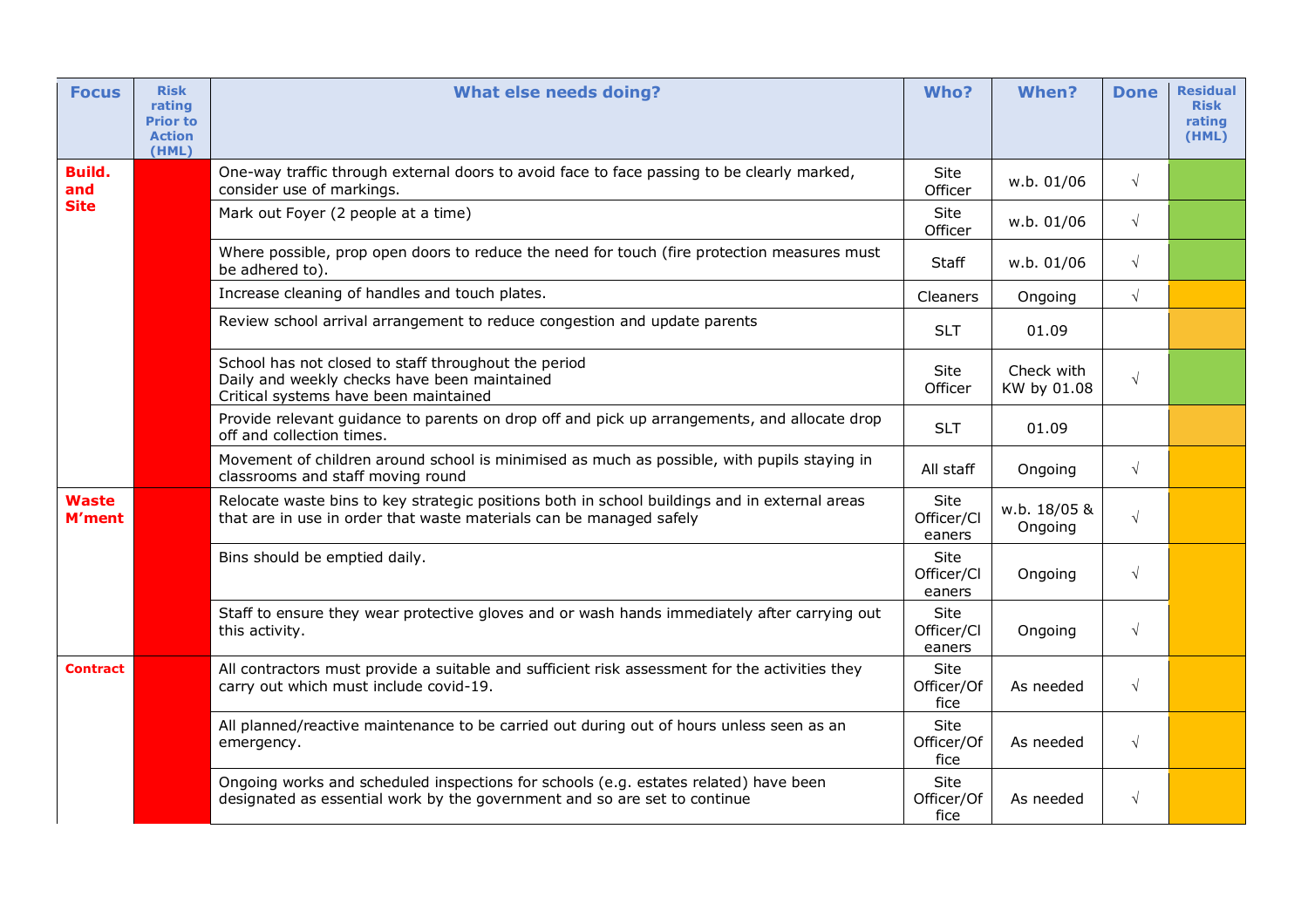| <b>Focus</b> | <b>Risk</b><br>rating<br><b>Prior to</b><br><b>Action</b><br>(HML) | <b>What else needs doing?</b>                                                                                                                                                                                                                                          | Who?                              | When?     | <b>Done</b> | <b>Residual</b><br><b>Risk</b><br>rating<br>(HML) |
|--------------|--------------------------------------------------------------------|------------------------------------------------------------------------------------------------------------------------------------------------------------------------------------------------------------------------------------------------------------------------|-----------------------------------|-----------|-------------|---------------------------------------------------|
|              |                                                                    | Assurances will be sought (no contractors booked) from the contractors that all staff attending<br>the setting will be in good health (symptom-free) and that contractors have procedures in place<br>to ensure effective social distancing is maintained at all times | <b>Site</b><br>Officer/Of<br>fice | As needed |             |                                                   |
|              |                                                                    | Alternative arrangements have been considered such as using a different entrance for<br>contractors and organising classes so that contractors and staff/children are kept apart                                                                                       | <b>Site</b><br>Officer/Of<br>fice | As needed |             |                                                   |

| <b>Focus</b>                 | <b>Risk</b><br>rating<br><b>Prior to</b><br><b>Action</b><br>(HML) | <b>What else needs doing?</b>                                                                                                                                                                                                                                                                                                                                                                                                   | Who?                   | When?                                           | <b>Done</b> | <b>Residual</b><br><b>Risk</b><br>rating<br>(HML) |
|------------------------------|--------------------------------------------------------------------|---------------------------------------------------------------------------------------------------------------------------------------------------------------------------------------------------------------------------------------------------------------------------------------------------------------------------------------------------------------------------------------------------------------------------------|------------------------|-------------------------------------------------|-------------|---------------------------------------------------|
| H&S                          |                                                                    | The Health & Safety Executive have recently updated the Reporting of Injuries, Diseases and<br>Dangerous Occurrences regulations (RIDDOR) to include the requirement to report possible or<br>actual exposure to the Covid-19 virus as a result of, or in connection with, a work activity.<br>Seek legal advice if a case arises that may be directly linked to work. HT attended legal<br>webinar in case a situation arises. | <b>Site</b><br>Officer | As needed                                       | $\sim$      |                                                   |
| <b>Fire</b><br><b>Safety</b> |                                                                    | Ensure all emergency escape routes / doors are fully operational and kept clear.<br>$\bullet$<br>Agree on Fire Procedures and where pupils and staff will line up<br>Agree on registers and how these will be brought to staff<br>Reminders to staff and pupils that if the fire alarm is activated that they must still keep 2m<br>$\bullet$<br>distancing when at the evacuation point.                                       | SLT/<br>Teachers       | Ongoing                                         | $\sim$      |                                                   |
|                              |                                                                    | Ensure announced fire drill for all returning bubbles<br>$\bullet$                                                                                                                                                                                                                                                                                                                                                              | Fire<br>warden         | asap<br>following<br>full-time<br>start of EYFS |             |                                                   |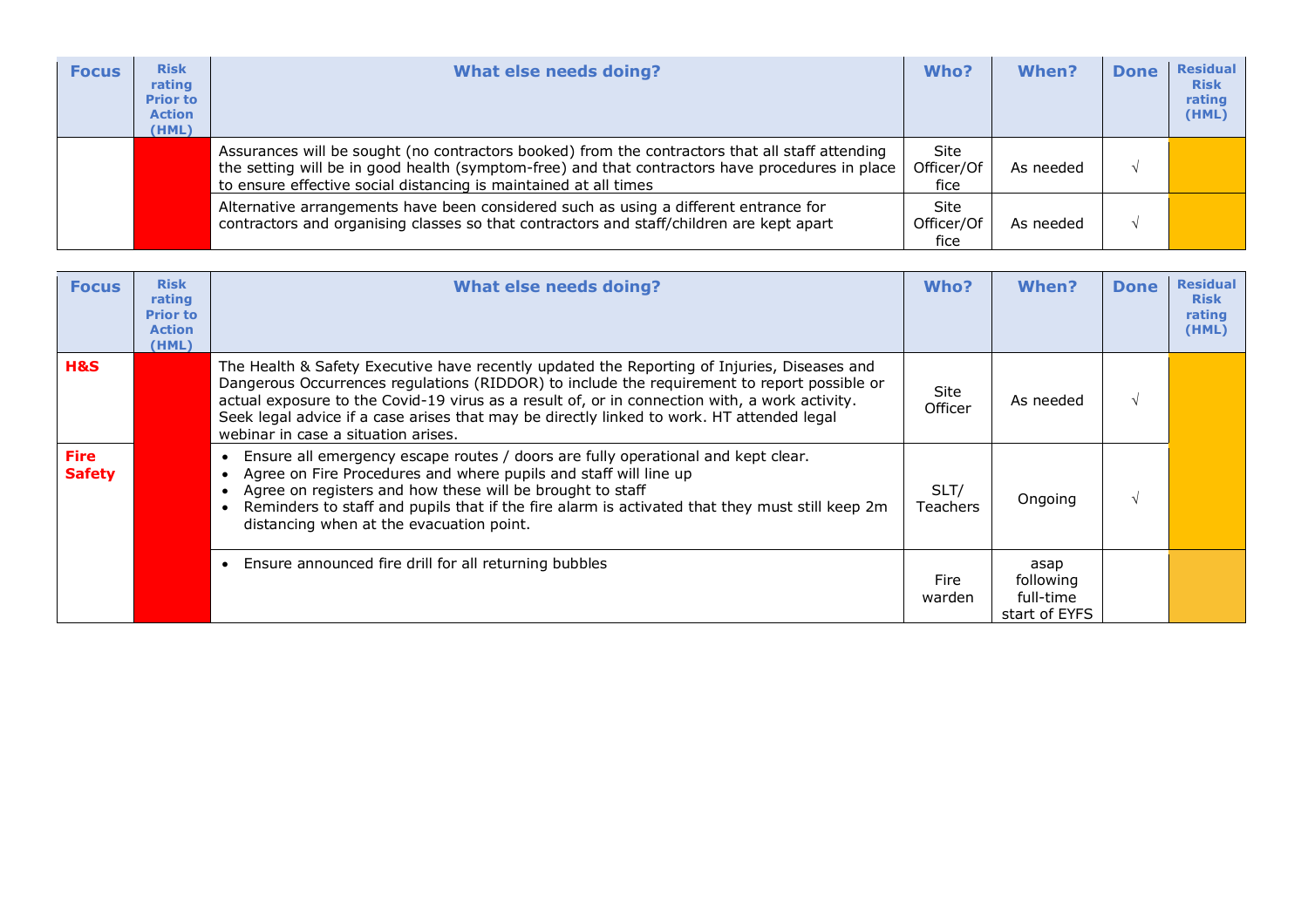## **What happens if someone becomes unwell at an educational or childcare setting?**

If anyone becomes unwell with a new, continuous cough or a high temperature, or has a loss of , or change in, their normal sense of taste or smell ((anosmia)in an education or childcare setting, they must be sent home and advised to follow the COVID-19: guidance for households with possible coronavirus infection guidance which sets out that they should self-isolate for at least 10 days and should arrange to have a test to see if they have coronavirus.

If a child is awaiting collection, they should be moved, if possible, to a room where they can be isolated behind a closed door, depending on the age of the child and with appropriate adult supervision if required. Ideally, a window should be opened for ventilation. If it is not possible to isolate them, move them to an area which is at least 2 metres away from other people.

If they need to go to the bathroom while waiting to be collected, they should use a separate bathroom if possible. The bathroom should be cleaned and disinfected using standard cleaning products before being used by anyone else.

PPE should be worn by staff caring for the child while they await collection if a distance of 2 metres cannot be maintained (such as for a very young child or a child with complex needs).

In an emergency, call 999 if they are seriously ill or injured or their life is at risk. Do not visit the GP, pharmacy, urgent care centre or a hospital.

If a member of staff has helped someone who was unwell with a new, continuous cough or a high temperature, they do not need to go home unless they develop symptoms themselves (and in which case, a test is available) or the child subsequently tests positive (see 'What happens if there is a confirmed case of coronavirus in a setting?' below). They should wash their hands thoroughly for 20 seconds after any contact with someone who is unwell. Cleaning the affected area with normal household disinfectant after someone with symptoms has left will reduce the risk of passing the infection on to other people. See the COVID-19: cleaning of nonhealthcare settings guidance

## **What happens if there is a confirmed case of coronavirus in a setting?**

When a child, young person or staff member develops symptoms compatible with coronavirus, they should be sent home and advised to self-isolate for 7 days. Their fellow household members should self-isolate for 14 days. All staff and children who are attending an education or childcare setting will have access to a test if they display symptoms of coronavirus, and are encouraged to get tested in this scenario.

Where the child, young person or staff member tests negative, they can return to their setting and the fellow household members can end their self-isolation.

Where the child, young person or staff member tests positive, the rest of their class or group within their childcare or education setting should be sent home and advised to self-isolate for 14 days. The other household members of that wider class or group do not need to self-isolate unless the child, young person or staff member they live with in that group subsequently develops symptoms.

As part of the national test and trace programme, if other cases are detected within the cohort or in the wider setting, Public Health England's local health protection teams will conduct a rapid investigation and will advise schools and other settings on the most appropriate action to take. In some cases, a larger number of other children, young people may be asked to self-isolate at home as a precautionary measure – perhaps the whole class, site or year group. Where settings are observing guidance on infection prevention and control, which will reduce risk of transmission, closure of the whole setting will not generally be necessary.